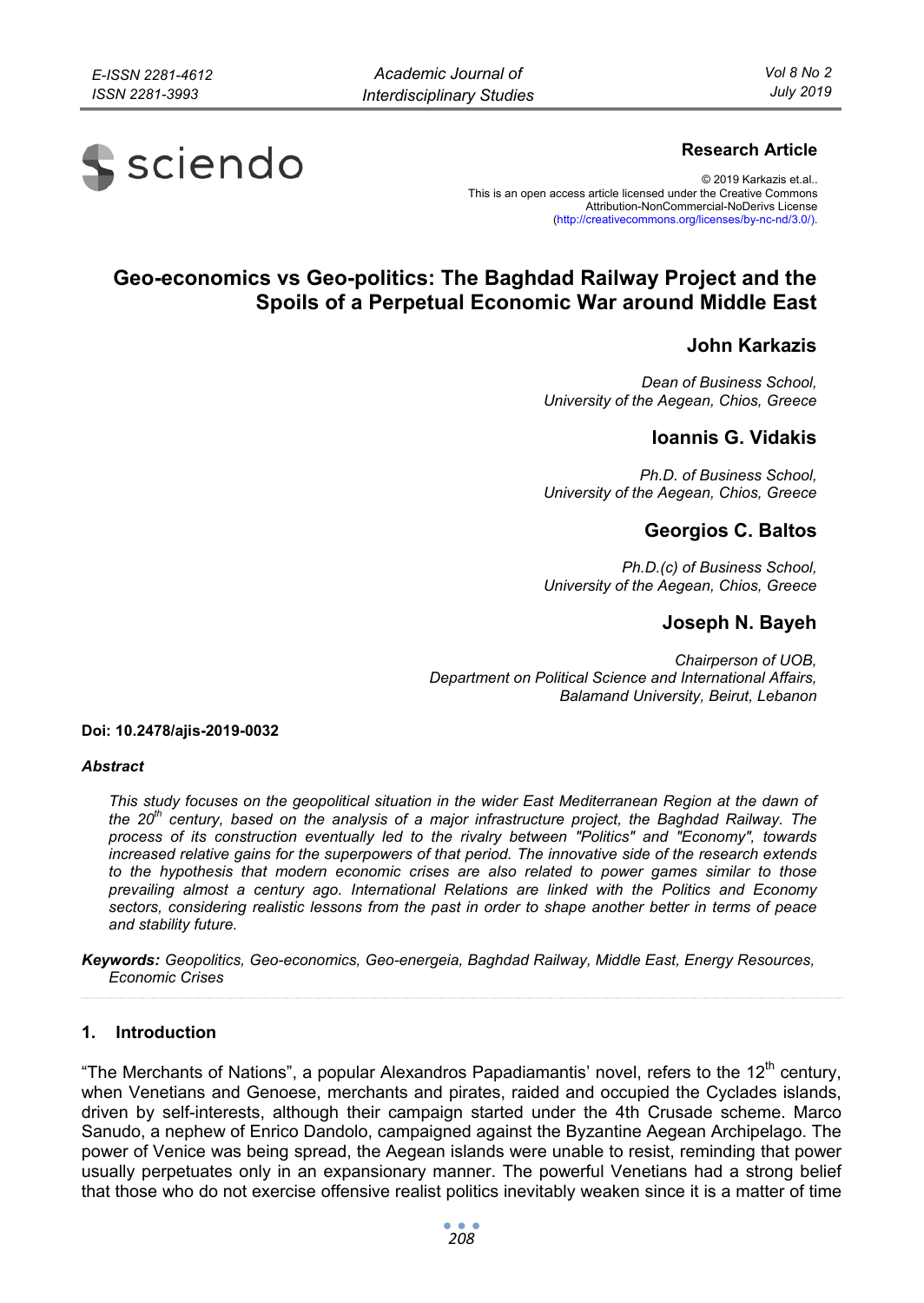| E-ISSN 2281-4612 | Academic Journal of              | Vol 8 No 2 |
|------------------|----------------------------------|------------|
| ISSN 2281-3993   | <b>Interdisciplinary Studies</b> | July 2019  |

for them to lose control as long as without expansionism they would have never managed to accumulate power and prove their superiority (Papadiamantis, 2011).

The lines above refer briefly to the territory of the Eastern Mediterranean and the Middle East in 1199, while the following geo-historical analysis attempts to present, through the examination of the Baghdad railway project, the confrontation among specific aspects of economy, politics and international relations, but also the posterior effort of rewriting the history by shadowing the original sources.

#### **2. The Research Scope and Methodology**

#### *2.1 Geo-Politics versus Geo-Economy*

Over the last decades, major changes have taken place in the Eastern Mediterranean and the Middle East, raising questions concerning the causes along with the decision-making patterns in the area. Answers can, however, be received through an in-depth examination of the value sourcing out of the field of natural resources and especially of energy resources in the region. The Great War in the early 20th century, as mainly a European pandemic disease, destroyed at least a couple of generations, when it inevitably caused the Second World War. The Allies argued that only Germany was responsible for the conflict and, therefore, responsible for all the cost and the losses suffered by the winners of the war. In the general geo-historical framework of the events that took place in the broader Near East, we consider that in order to research for the motives of past events, to understand and interpret the current situation and the present "order of things" as well as the forthcoming developments, it is required to follow an interdisciplinary research, so that we do not neglect the important role of the Great Powers during each era and the emergence of the "oil factor" as an important element of choice and of the decision making processes (Vidakis, Baltos, & Balodis 2017). In critical times, like those we live today, the historical memory is always present and of great importance.

Aiming at a synthetic approach, we examined the primary research work of Professor Edward Mead Earle, University of Columbia, USA, (1923), titled: "Turkey, the Great Powers and the Baghdad Railway: A Study on Imperialism". This study examined the important factor of the "Baghdad Railway", which it is argued to connect the academic fields of Geo-Economy, Geopolitics, International Relations and the energy sector, known at that time as the coal and oil industry. The author associates, presenting the corresponding evidence, the interests of the Great Powers in a close relation to the imperialism and the outbreak of the Great World War.

The Baghdad Railway was similarly perceived and launched not only as a project of great hope for the economic and political revitalization of the Near East, but also a source and means of international rivalry, thus contributing to the eruption of the Great War. It is one of the tragedies of the 19th and 20th centuries that the Canal of Suez, the Trans-Siberian and the Baghdad railroads – apparently powerful tools of the civilized world in order to promote peaceful progress and material prosperity - could not have been built without provoking imperialist frictions, political intrigues, military alliances and armed conflicts. In particular, if someone aims to understand the diplomatic history of the War, "he only needs to study the struggle for the Baghdad Railway - he will find there a workshop full of useful tools" (Earle, 1923, p.3,4).

#### *2.2 Literature Review*

All the political, economic and technical aspects of such an ambitious and industrious project have been reflected in the rich bibliography interpreting the relevant facts in multi-faceted ways. A first group of sources may be identified with reference to their chronological order, i.e. a series of contemporary scholars capture the strategies and policies that preceded or resulted in a world war. In 1915, Hogarth was reviewing the Germans' railroad plans as the successor to numerous, previous but vain, British efforts to build railways toward the Euphrates valley (Hogarth, 1915). A few years ago, Fraser was considering the project in discussion as a journey or a "short cut" to India, suggesting, in accordance with Geraud's recommendations (Geraud, 1914), that Great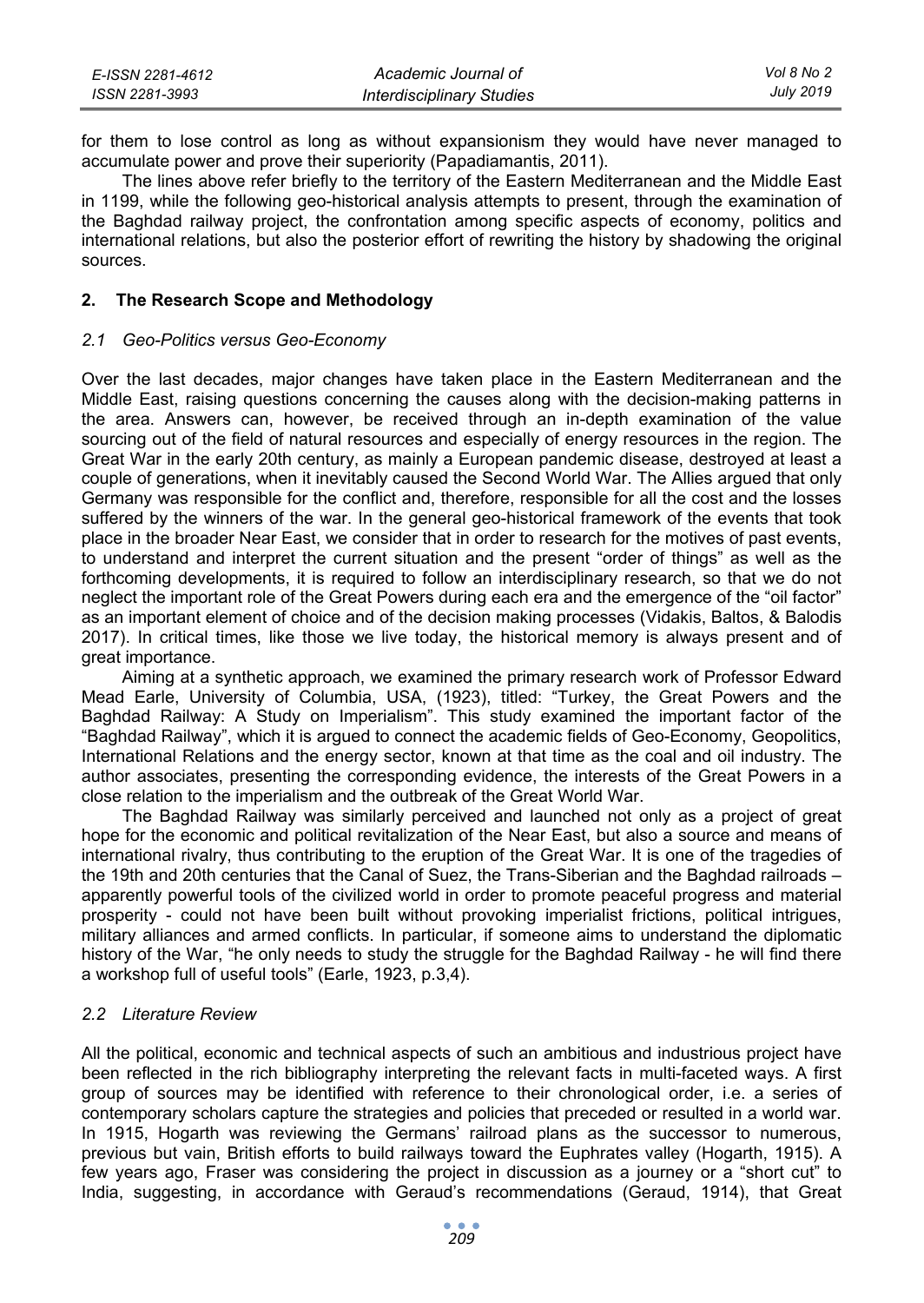| E-ISSN 2281-4612 | Academic Journal of       | Vol 8 No 2 |
|------------------|---------------------------|------------|
| ISSN 2281-3993   | Interdisciplinary Studies | July 2019  |

Britain should take the lead, if not the exclusive control, in the railway operations to the East (Fraser, 1909). Pears, at the same time, was supporting the Balfour proposal for internationalization of the Middle Eastern railway lines as a pre-requisite of peace in the region (Pears, 1908).

The famous then journalist Edward Dicey highlighted the advantages of an Anglo-German cooperation (Dicey, 1866, 1903), while Gwinner emphasized on the economic impact of the Baghdad railway on the Ottoman economy (Gwinner, 1909). Lynch, on the other side, was warning over the increased German influence in the area (Lynch, 1911). Woods illustrated the whole research and analyses with plenty of maps and geographical material (Woods, 1917), while Schreiner drew the attention to the background scene of multi-national antagonisms (Schreiner, 1918). The contribution of German strategists and scholars, like Max Wiedemann, Paul Rohrbach and Ernst Jackh completes the historical overview along with the multi-level analysis of the "Drang nach Osten" contemporary developments (Jäckh, 1915; Rohrbach, 1915; Wiedemann, 1911).

Beyond the popular analysis of Earle pointing out the role of imperialism in decision making (Earle, 1923), in the aftermath of the world wars turmoil, Maloney revises the progress of the project from its first to the last day (Maloney, 1984), while Benns concludes in recognizing the Baghdad railway a symbol, if not a cause, of the  $1<sup>st</sup>$  World War itself (Benns, 1941). A decade later, in the 60's, Ravinder Kumar (Kumar, 1962), Ulrich Trumpener (Trumpener, 2015), Jacob M. Landau (Landau, 2016) and Yaqub N. Karkar (Karkar, 1972), whose works have been lately republished, introduce alternative perspectives, considering several historiographical accounts from Indian to the Ottoman archives. Over the last two decades, plethora of publications add depth and value to the older accounts of the construction project in discussion. Stating its pivotal role in the international relations at the dawn of the  $20<sup>th</sup>$  century, Jonathan S. McMurray examines the ties between Germany and Turkey (McMurray, 2001). Mustafa Sıtkı Bilgin performs exhaustive review of the Anglo-Turkish relations (Bilgin, 2004). Peter Hertner discusses the phenomenon of foreign investments in favor of building Balkan railways. Katie Ayrton Somerwil dramatizes the feature of "a train that disappeared" on the way from Berlin to Baghdad (Somerwil-Ayrton, 2007). Niles Stefan Illich focuses on the German imperialism over the first half of the  $20<sup>th</sup>$  century (Illich, 2007). Sean McMeekin interprets the Berlin-Baghdad Express as the first Germany's bid for world power (McMeekin, 2012). Metin M. Hülagü recalls the advantages of another railway line, namely the "Hejaz", which was eventually accomplished (Hülagü, 2010). William D. Middleton places the Baghdad Railway in the context of a legendary railways history (Middleton, 2011). Last but not least, Valerie H. Atwood reviews the project in correlation with the demise of Ottoman Empire in the terms of the so-called Eastern Question (Atwood, 2013).

#### *2.3 Planning and Contracting the Baghdad Railway*

As it was mentioned before with regard to the Baghdad Railway, researchers lately paid much more attention to its role rather than in the late 19th and early 20th century. Railways would already connect Berlin and other major European cities with the Istanbul-Baghdad line, via the lands of the decadent at those times Ottoman Empire. Istanbul had already been linked by train with Paris and London, since 1888, putting into operation the famous "Orient Express". In the same year, a German consortium named "Anatolian Railway Company" (ARC) was initially authorized by the Ottomans for the construction of a railway in Asia Minor. In 1893 the Haidar Passa - Nicomedia - Ankara line was delivered. In the same year, ARC was commissioned to construct a railway line, 444 km long, from Eski Shehir (or Doryleon, a town in the middle between Nicomedia and Ankara) to Konia, which was completed in 1896. In 1899 the Sultan granted ARC the construction of a railway network from Konia to Baghdad and the Persian Gulf. The relevant contract was finalized in 1903 with the establishment of Baghdad Railway Company (BRC) in cooperation with ARC.

Already since 1901, German decision makers had reported the existence of huge oil fields in the areas of Tigris and Euphrates. However, around this third assignment many economic, natural, technical, political and diplomatic barriers had been appeared. After the final concession, mainly Great Britain and, secondly, France and, to a lesser extent, Russia, considered that the completion of this network could probably put in risk the interests, the power balance and the relative positions of the stakeholders in the global power distribution (Vidakis, 2016).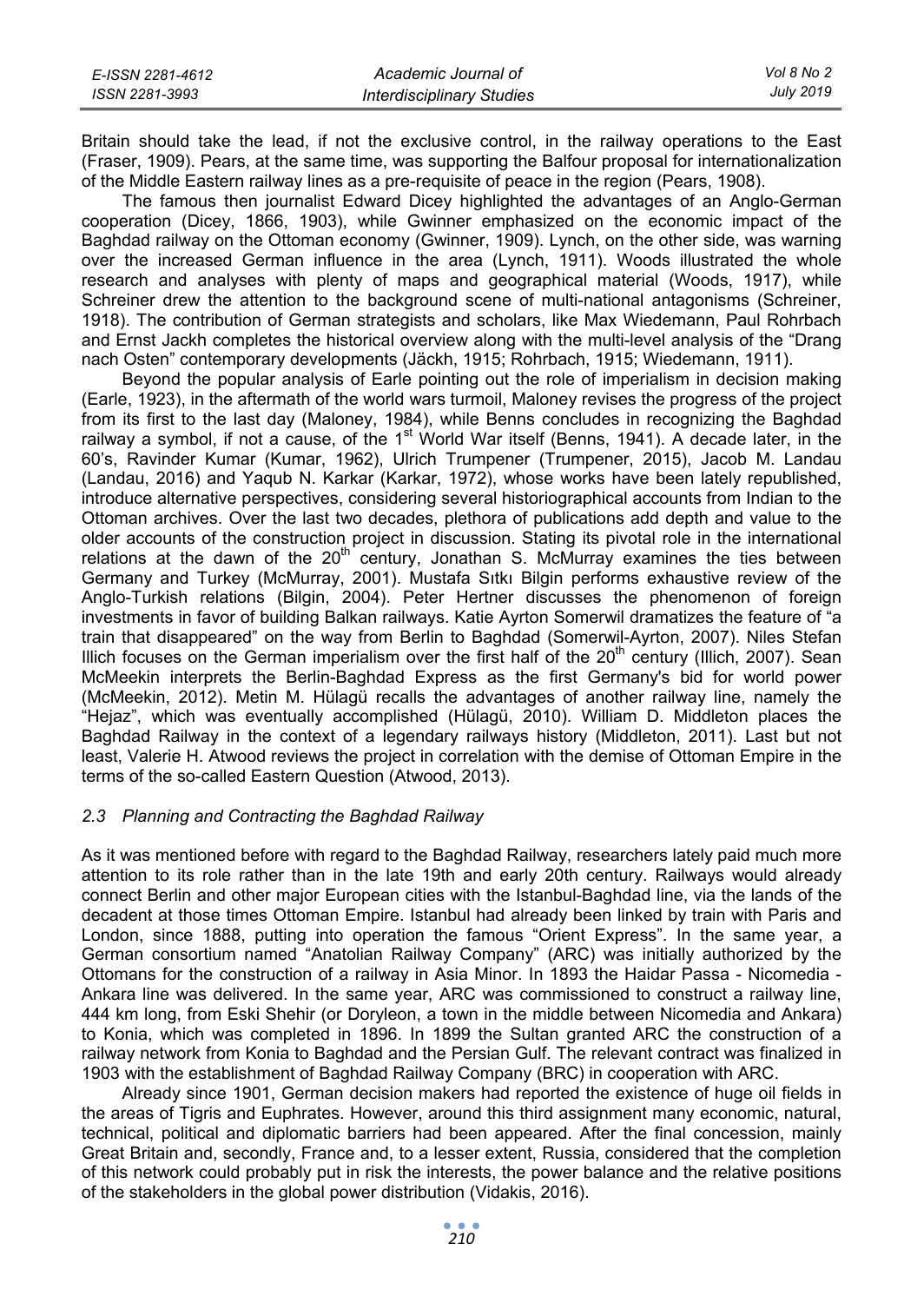| E-ISSN 2281-4612 | Academic Journal of              | Vol 8 No 2 |
|------------------|----------------------------------|------------|
| ISSN 2281-3993   | <b>Interdisciplinary Studies</b> | July 2019  |

Among these three Great Powers, London initially supported the German plans (considering that they were too ambitious to be implemented and also believing that due to expansion, Berlin would be in a difficult position - competitive imperialism), Paris agreed on having a minority stake in BRC (profit sharing - cooperative imperialism) and finally Moscow, having succeeded in changing the initial route design of the railway, had been inactive (non-competitive imperialism).

During the period 1870-1890, the French and British influences on the Sublime Porte gradually declined. In 1897, Von Wangenheim was replaced by Marschall von Bieberstein as ambassador to Istanbul. The later was a former Foreign Ministry official, a prominent German bureaucrat who supported a strong political and economic alliance between the German and Ottoman Empires. The conflicting interests were now extended to many fields, thus becoming systematic. Especially in 1899, due mainly to the Russian objections to the construction of railways in northern Asia Minor, the construction of the project was focused on a southern line, from Konia (Ikonion) to Baghdad through Aleppo and Mosul (see Map 1 below).

After a short period of intense competition for the concession in 1899, Deutsche Bank group's possession rights remained intact, the Russians had finally withdrawn due to lack of support from Moscow, the French investors had received a stake in the German company and the British proposals had lost their support when the difficulty of the Boers war in South Africa temporarily overshadowed all other open issues. Therefore, the assignment of the Baghdad railway system had to be to the German ARC. This company had already recorded a very successful course when it comes to its relations with the Ottoman Ministry of Public Works. The existing lines worked well for the Ottoman Government, the Anatolian farmers and business persons. The difficulties that the concessionaries were facing were not political but mainly financial and administrative.



**Map 1**: Railway Network Plans in Asia Minor (Pallini & Scaccabarozzi, 2011)

In 1902, an economic recession occurred and, especially in Germany, the financial conditions were clearly not in favor of the bond-related funding of the project. Therefore, Deutsche Bank signed with the new company, called the Baghdad Railway Company (BRC), a revised contract for the Baghdad Railway on the  $5<sup>th</sup>$  of March 1903. It had become obvious that the Ottomans were expecting important gains on behalf of the German concessionaires and their French counterparts. The new 99-year contract, starting from 1903, provided for the construction of a "Central Line" from Konia, the southeast end of the existing railways, down to the Persian Gulf. The concessionaires were obliged to complete the whole project until 1911.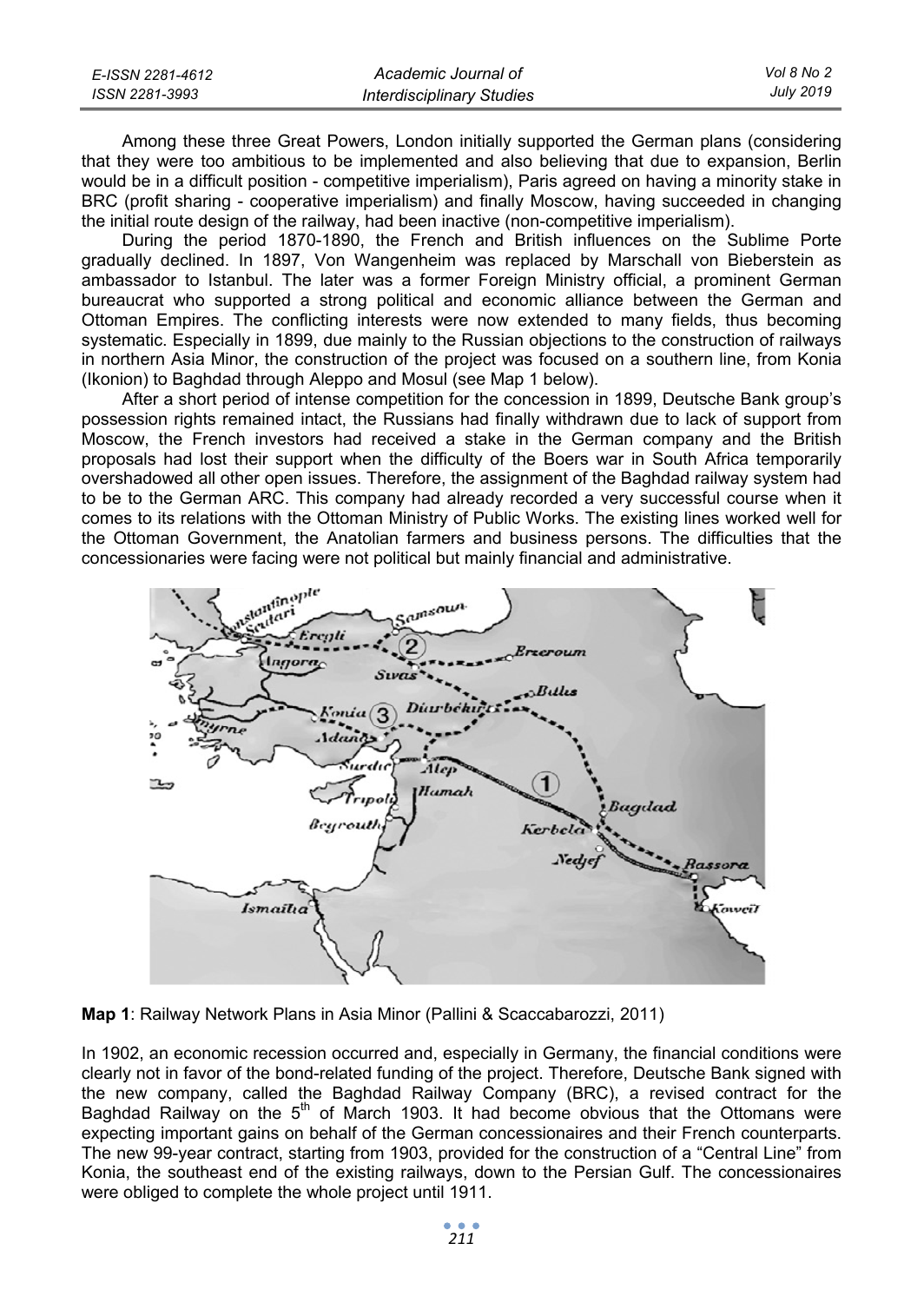#### **3. Results**

#### *3.1 The "oil-maniac" geo-energy initiatives: The Great Britain's reaction*

However, at that time, Great Britain appears to be more dynamic, compared to the past, in asserting its interests; Admiral John Fisher, the so-called "oil-maniac" (Jones, 1981, p. 14), takes on the Royal Navy's title of «Second Sea Lord» (Commander of Education and Supply chain) and introduces broad reforms during the period 1902-1904. In July 1902, Arthur Balfour succeeded his uncle as prime minister and focused on improvements in defense policy, supporting Fisher's innovations. He focuses on the formation of an "Entente Cordiale" with France (April 1904). In 1904, Fisher took over as Chief of the Royal Navy, driving in 1906 to the construction of the technologically upgraded «HMS Dreadnought», in order to maintain British maritime power projection against the German threat of building the most powerful fleet. That same year, British Prof. Halford John Mackinder publishes his geopolitical theory of "Heartland", the approach for a Worldwide Island, namely Eurasia and Africa, and the notion of "The Heart of the Earth". A little earlier, the American Alfred Thayer Mahan had already presented and supported the superiority of sea powers (Vidakis, 2016).

The introduction of huge diesel fuel needs in combination with the lack of crude oil in the UK's territory highlighted as the highest priority of national security the storage of large oil reserves outside the UK. In November 1904, the Fuel Oil Committee was established and decided along with the British Ministry of Colonies the prohibition of a majority shareholding in any consortium for exploration and exploitation by non-British. In addition, the British Ministry of Colonies decided to ensure that the most promising oil company in the region of today's south-western Iran would remain under British control, despite the fact that it was outside the empire's administrative boundaries (Alobeid, Vidakis, Baltos & Balodis, 2018). We should not neglect to mention that the "energy explosion" had begun in the late 19th century and was closely connected with the massive use of oil (Vidakis & Baltos 2015).

However, domestic political developments in Great Britain set serious obstacles in the completion of the project for the oil-powered fleet and the oil-powered super-battleships. The result of the December's 1905 elections was a liberal government with a neutral strategy against Germany, especially after the Moroccan crisis (1904-1905), and a program to reduce arms in order to save resources for financing social policies. As a result, the Raw Materials Committee was abolished and the Petroleum Fuel Committee, which had recognized the importance of oil as a strategic raw material was dissolved in 1906 (Jones, 1981). Nevertheless, the British assured the control of southwestern Persia, as a result of the Persian Revolution (1906) and the Russian-British (Entente) alliance (St. Petersburg Treaty, August 1907). Asquith government's economists after 1908 made every possible effort to cancel Fisher's extensive and costly naval program. As Yergin (2009) pointed out Churchill and Lloyd George even supported an Anglo-German naval agreement as a means to restrict naval budget and save resources for strengthening social reforms.

The decisive turning point for the emergence of oil as of strategic importance for supplying the British fleet can be spotted in the geostrategic causes of the second Moroccan crisis of Agadir, during the summer of 1911, i.e. Germany's power demonstration through the mission of battleship «Panther» to the port of Morocco, succeeded in unifying the whole anti-German coalition in London, highlighting the magnitude of the challenge and the possible threat to the British overseas domination (Yergin, 2009). In the autumn of 1911, Winston Churchill, one of the leaders among the liberal economists, was appointed senior political chief of the Admiralty and fully adhered to the strategy of retired Admiral Fisher. With the help of Churchill, the Admiralty finally succeeded in realizing its plans, comprised by the use of oil on warships and the follow-up order of five oilpowered ships. The British government was anxiously trying to secure oil resources by supporting British companies like the Burmah Oil Company, the Royal Dutch Shell group (founded in February 1907) and the investment of William Knox D Arcy's in southwestern Persia, due to the discovery of crude oil in 1908 and the formation of the Anglo-Persian Oil Company, APOC (Rogan, 2016).

Churchill, in July 1912, managed to establish the first official state committee of "Energy Security" in the history, under the leadership of Fisher. The Royal Oil Commission (Royal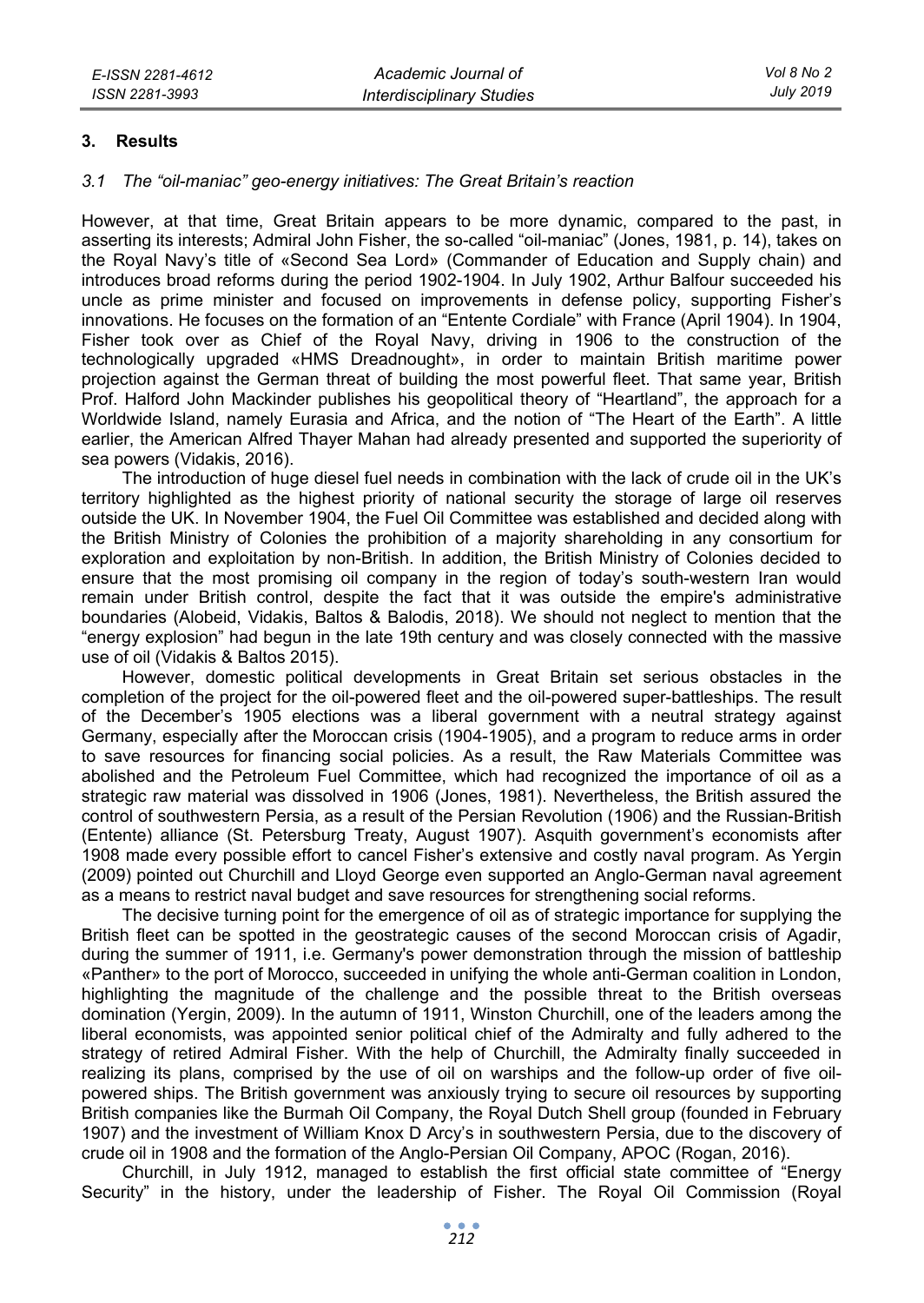| E-ISSN 2281-4612 | Academic Journal of       | Vol 8 No 2       |
|------------------|---------------------------|------------------|
| ISSN 2281-3993   | Interdisciplinary Studies | <b>July 2019</b> |

Commission on Oil and the Oil Engine) supported the project of a diesel-powered fleet and successively decided (Vidakis, 2016):

- a. the largest armament program in the history of British Navy (1912-1914), that led to the construction of six diesel-powered ships,
- b. the development of the first strategic oil reserve for the fleet,
- c. the immediate acquisition by the British state of the 51% of the "Anglo-Persian" company in 1914, which was the first state direct investment outside the British Empire.

Consequently and in the context of the "geo-energeia" or so-called geo-energy approach (I. Vidakis & Baltos, 2015), the introduction of the factor of Mesopotamian's oil, the proximity of the Baghdad railway terminal to the Persian oil fields, Great Britain's need for fuel, that was a sine qua non condition for its technologically advanced and modernized fleet ("dreadnought-type"), and the fast-growing world oil economy, changed its strategic attitude. When, in 1911, the BRC proposed a junction from Alexandretta to Aleppo, which would serve the trade needs with northern Syria and northern Mesopotamian Valley, Great Britain rejected the proposed increase of trade tariffs from the Ottoman Empire, as a means of financing the above-mentioned plan; entrepreneurship had to retreat in favor of geopolitical necessities.

#### **4. Discussion**

#### *4.1 The Ottoman political changes re-engineer the project*

It should be noted that London's strategy was aiming to secure the British domination over the Middle East and the existing oil reserves. Great Britain acted effectively and on time, before the entry of the Ottoman Empire in the conflict concerning the occupation of Basra (Fromkin, 1989). Then, in April 1915, Great Britain attempted to take control of the empire by striving directly against Constantinople, preventing the Russians landing on the Gallipoli Peninsula. The campaign ended in the withdrawal of the above-mentioned forces at the end of the year. However, the United Kingdom continued its effort by signing and entering the Sykes-Picot secret agreement. It was agreed on 16 May 1916 between the UK and France, with the agreement of Tsarist Russia, and defined the zones of influence and control in the area of wider Middle East, after the expected collapse of the Ottoman Empire.

When, after the Russian Revolution of 1917, the Bolsheviks denounced secret diplomacy and published, among others, the secret Sykes-Picot's agreement, the Arabs became aware of the backstage diplomacy and negotiations proceedings, while according to the Balfour Statement addressed to Lord Rothschild, leader of the British Jewish Community, British Foreign Ministry announced its support for the creation of a national home for the Jewish people in Palestine. At the same time, the British had put at the center of their geopolitics, as the most valuable objective, the oil reserves of Mosul, taking into account the fact that they were no longer in risk of bordering the Russians (Yergin, 2009).

For Great Britain, due to the absence of domestic oil resources, the greatest possible diversification of alternative sources of import was the most important means of satisfying the energy needs of its military fleet, in a first attempt to define and implement an Energy Security plan. The First World War soon began, at the end of which the Foreign Minister Curzon said that the Allies had come to victory by floating in ocean waves (Yergin, 2009). Consequently, the First World War confirmed that oil was one of the main causes of dominance in the battlefield (Vidakis, Baltos, & Balodis, 2017).

In summary, Baghdad's railway project was increasingly seen in London as a threat to the future security of crude oil logistics. Great Britain supported the interests of all UK companies. From oil and for oil, an intense struggle for dominance of a large-scale trusts coalition launched, representing the interests of the involved entrepreneurs, accompanied by the respective and intervening governments (Vidakis, 2016). One month later (July 1908) the New-Turks revolted, while England appeared to take place against the tyrannical Sultan and not against the Ottomans, expecting to create a breach in the German-Turkish relations.

On the  $2^{nd}$  of September 1908 the first general strike in the history of Ottoman railways broke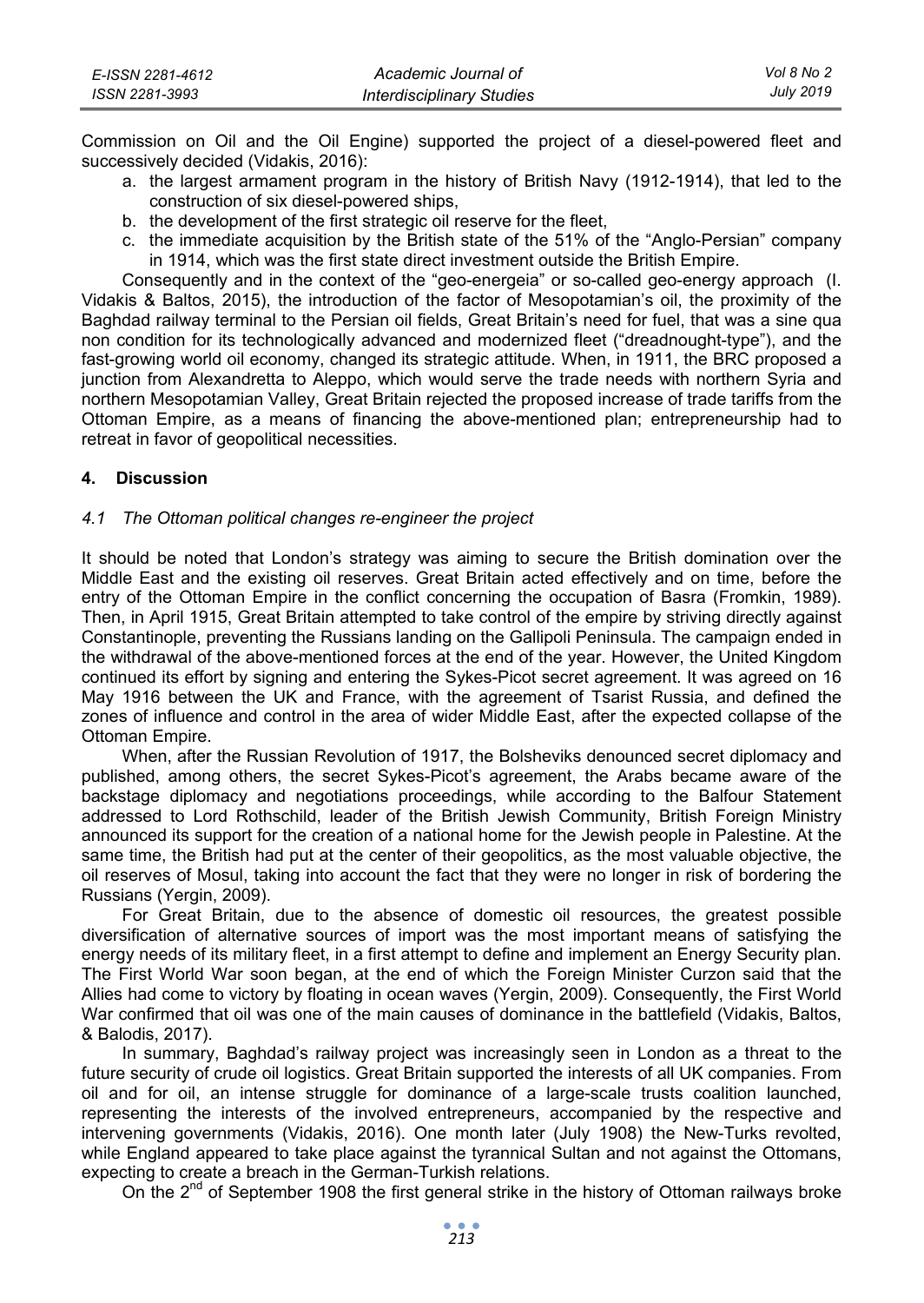| E-ISSN 2281-4612 | Academic Journal of              | Vol 8 No 2 |
|------------------|----------------------------------|------------|
| ISSN 2281-3993   | <b>Interdisciplinary Studies</b> | July 2019  |

out. In the autumn of 1908 the first Parliament was put into operation giving to the opponents of the Baghdad Railway the following opportunity; Ismail Hakki Bey declared the project as a political and economic monstrosity, which could be executed only under an authoritarian and corrupted government, thus proposing the complete denial of contracts with Deutsche Bank. In October, Bulgaria declared itself as an independent kingdom, the Cretans declared the union with Greece and Austria annexed Bosnia and Herzegovina. In the same year, BRC's German investors tried to establish cooperation with British capital owners.

Then, a coup against the Neo-Turks (April 1909) takes place accompanied by atrocities against Armenians in Adana and elsewhere, but, ultimately, the Neo-Turks prevail and, as a result, Kaiser's faithful friend, Abdul Hamid is dethroned. The following month, Dwinner, as representative of Deutsche Bank, is visiting London trying to achieve the British cooperation. Serving their own interests, the Neo-Turks tried to exploit the Great Powers' competition, but eventually they succeeded in creating coalitions which aimed either at the dissolution and the distribution of its territories or at the exploitation of the Ottoman Empire.

In the summer of 1910, Djavid Bey, the Ottoman Finance Minister, goes to Paris and London for a \$ 30 million loan, which was finally granted by Germany. In March 1911, the Ottomans submit a proposal to the British-French for the internationalization of BR (Baghdad-Basra section) construction by an Ottoman company, in the capital of which the Turkish government would share 40%, while German, French and British capitalists would keep the rest. At the end of September 1911, the Italians invaded Libya (declaration of Italian-Turkish war) and in May 1912, they occupy the Dodecanese. In October, the First Balkan War broke out, while in February 1913, Hakki Pasha, an Ottoman envoy, arrived in London to settle the existing differences with Great Britain. For nearly four months, Hakki Pasha and Sir Edward Gray discussed the issues concerning the Near East and spoke with Von Kuhlmann and Prince Lichnowsky, on behalf of the German Embassy in London, on the terms of a trilateral arrangement of the important economic and political issues. Finally, the failure of a satisfied settlement for the distribution of the profits will inevitably lead in 1914 to the break out of the Great War, with the main objective being the lands and wealth of the Near East.

#### *4.2 A push toward the Middle Eastern geo-energy ("Drang nach Osten")*

Beyond Bosporus, there was a country potentially rich in oil and metals, a country that in ancient times was extremely rich in agricultural products and promised to develop into a rich market for the western products. The transportation across this area should be conducted by a German-controlled railway, which in turn could be kept in service in times of war, as well as in peacetime, without the help of naval forces. Turkey intended to be included in the economic trajectory of an industrial Germany. The latter, encircled by Britain, France and Russia, was slowly preparing to expand its dominance over the peripheral and colonial sectors, given it was unable, only because of lack of coal power plants, to develop its own sea power greater than that of its opponents.

The main consequence of these facts was the German perception of a "push towards the east" (Drang nach Osten) through the Balkan Peninsula to the Istanbul Bridge and the markets of Asia. The geographical location of the Central European States had made inevitable a policy of penetrating Balkans, Asia Minor and Near East, as the geographic position of England had made it inevitable to develop an overseas empire. If Germany had remained inactive concerning the acquisition of a stake in Mesopotamia, Syria and Babylonia, other forces of the international system would have taken the initiative instead.

In fact, this dominance over the Balkan regions to the southern Mesopotamia was a wide route of communication, a worldwide historic avenue between the West and the East. For a powerful nation, this position would be a power multiplier. However, for a weak nation or an empire on demise, like the Ottoman one, it would probably turn into an additional source of weakness. Similar to the positions of Gibraltar, Suez and Panama, there were Istanbul, Smyrna and Kuwait (Athanasopoulos & Karkazis, 1997). Strategically, the area that the Baghdad railway was planned to cross is one of the most important parts of the world. Furthermore, the Empire had still potential over its Asian territories. It possessed huge resources of basic materials for the industry, while alone the deposits of crude oil were enough to stimulate the greed of the Great Powers. Watering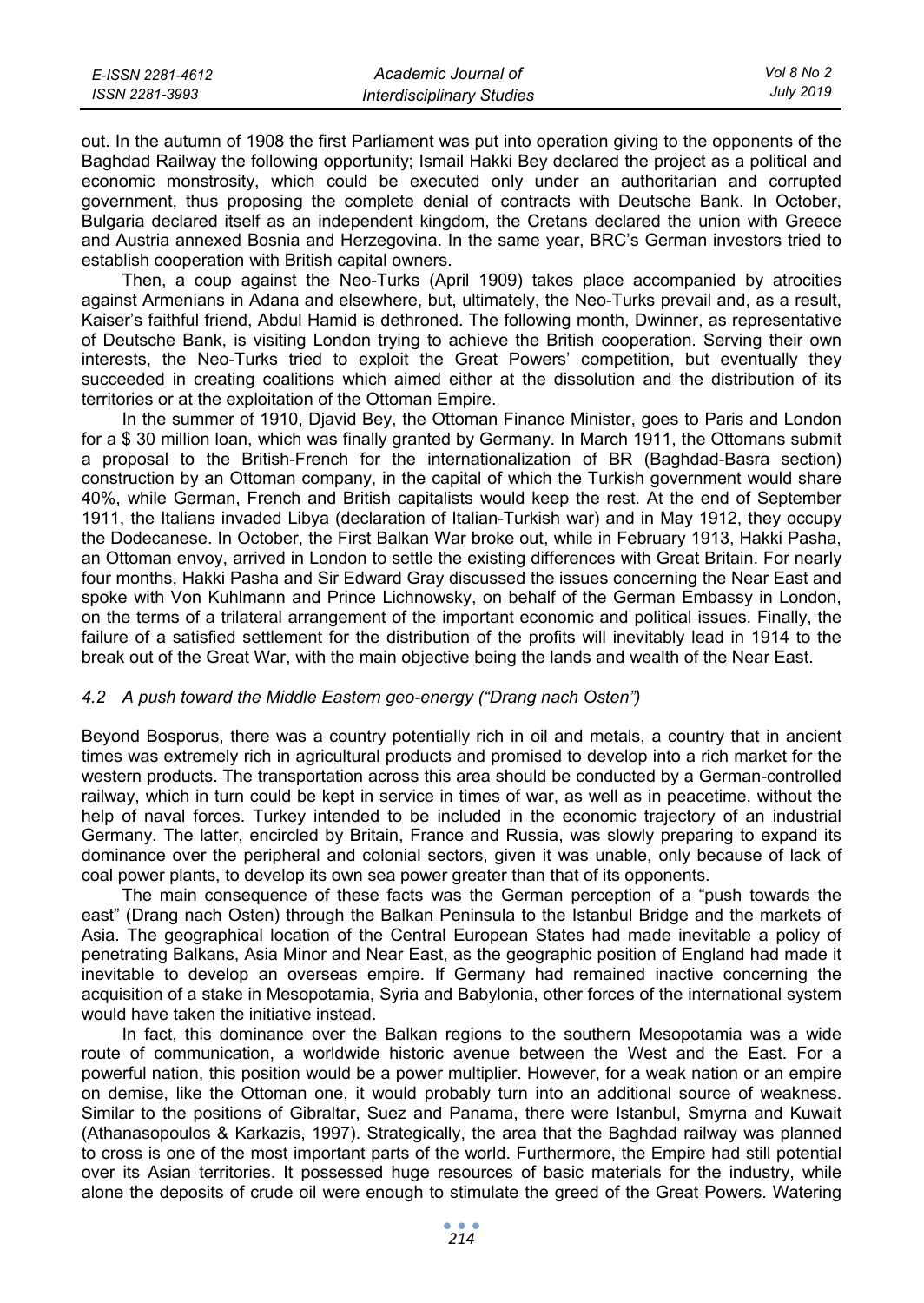| E-ISSN 2281-4612 | Academic Journal of              | Vol 8 No 2       |
|------------------|----------------------------------|------------------|
| ISSN 2281-3993   | <b>Interdisciplinary Studies</b> | <b>July 2019</b> |

was believed that would carry out miracles leading to the revival of the ancient fertility of Mesopotamia. With the development of the latent agricultural wealth of the country and the use of its industrial capabilities, the Ottoman Empire was expected to be a valuable source of raw materials of vital importance, a satisfactory market of final goods and a rich field for capital investment. In economic terms, the territory that would be served by the Baghdad railway was one of the most underdeveloped places in the world, promising though potential prospective (Stellakou & Karkazis 1992).

Earle (1923) claimed that Turkey's economic outlooks were never brighter than they were during the period before the outbreak of war, but he also noted that:

- a. the economy was under the control of the Ottoman Administration of Public Debt, which controlled the Ottoman economic policy and exercised its control in the interest of European bankers and investors;
- b. the Great Powers "pretended" but they did not pursue tolerance against the sovereignty and territorial integrity of the Ottoman Empire;
- c. the Baghdad Railway and the international complications that have emerged from it, lead to the destruction of the Ottoman Empire.

It is a fact that the Baghdad Railway had a significant contribution to the causes that led the Ottoman Empire to be engaged into the Great War. In addition, apart from the Ottoman mistakes that resulted in the disintegration of that empire, it was also the blow of the European imperialism that hit the country, namely turning it into an underdeveloped and vulnerable entity.

#### *4.3 A retrospective analysis; lessons learned and policy implications*

In the historical continuum, although the revolutionary movement of the sultanate finally supported the Baghdad Railway, the Neo-Turks primarily considered that the country had to get rid of external administrative assistance, foreign capital invested in long-term economic concessions as well as foreign policy intervention. During that transition period, which the country did not succeed to learn the secrets of the Western progress and adapt this acumen to its own needs. In other words, the only way to the survival of the Ottoman rulers would have been, as it was proved a few years later with Kemal Ataturk and his massive reforms, a government with progressive character to make use of the European capital and technical assistance in favor of the empire's welfare (Karkazis, Baltos, & Vidakis, 2017).

In an analysis that had been written by Maloney (1959) and was republished in 1984 by the Naval Group of Study, Center of Naval Analysis, USA, the Baghdad Railway is described as a project of wide perception and scanning in the field of application. The growing interest of Germany, however, caused the reaction of Russia, France and England. The East German historian Rathmann (1962), using Marxist rhetoric, criticized the way that the railway issue had been handled, mostly as a nationalist policy, and noted the economic importance of the railway in a context of monopolistic capitalism. The Turkish historian, Keskin, (1978) repeated the conviction of Rathmann and approached the railway as an example of a premeditated dominance over the Ottomans, the "Trojan Horse" of the Great Powers. He also claimed that the discovery of resources along the track of the railway strengthened the competition among them.

Later in 2001, Jonathan S. McMurray denied the German character of the Railway, intending to provide a more detailed report of the Ottoman contribution. In McMeekin's study (2010), the roots of today's disasters in the Middle East are conventionally attributed to the post-war cynicism of the Entente Powers, although he poses the question why Germany's responsibility has not been recognized accordingly. McMeekin believes that William II convinced the Ottomans to take part in the First World War offering a mix of gold, plunders and promises. Hamid was dethroned by the Neo-Turks in 1909, but the failure of the British to support the reformists is partly due to the continued ties between the Turks and Germany, after the fall of Hamid. Finally yet importantly, for Ozyuksel (2016), Professor of History and Political Sciences at the University of Istanbul, the expansion of the railways was the great industrial project of the late 19th century and the Great Powers gained increased commercial benefits. Using new Ottoman sources, Ozyuksel proves how Berlin-Baghdad railway became a symbol of both the rising European power and the declining Ottoman Empire.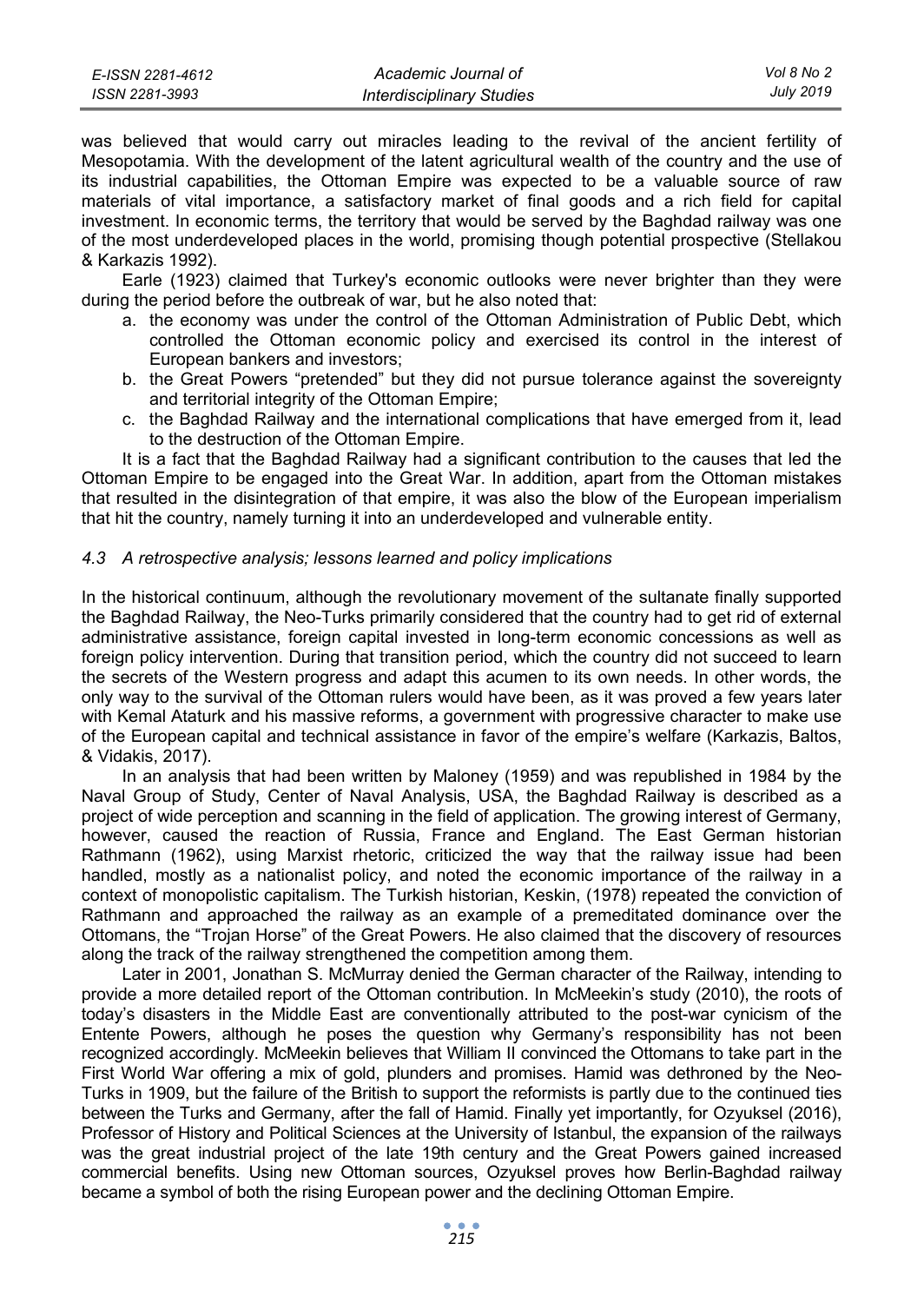#### **5. Conclusion**

From the previous observations, it is concluded that the competition of the Great Powers co-existed with cooperative tactics and synergies, resulting in bipolar and multipolar forms of rivalry and conflict, where the interests of smaller countries, even allied ones, are usually subordinated in a process where economic control plays the major role (Campos & Fernandes, 2017). Geo-energy, other words "geo-energeia", demonstrated a central role, as depicted at the Graph 1 below (Vidakis & Baltos, 2015).



**Figure 1**. Pattern of Power forms interconnected – "The Supremacy Triangle" (Vidakis, Baltos & Balodis, 2017)

Recalling the main points of Earle's rich and in-depth study, we may highlight that England's strategy after 1902 and even more than 1911, was no longer the strategy of equal sharing of profits and oil from the Ottoman Empire with an increasingly powerful Germany, but the highest share of the spoils, that would help England to maintain its dominant position in the World Powers distribution scheme.

As a result, it was unable to reconcile, as France did, with a short-term balanced distribution of the benefits, which was not realized by Kaiser and the Neo-Turks. On the other hand, the Ottoman Empire chose the railway in an attempt to substitute maritime transportations, but the significant lack of naval power condemned this effort since it was extremely vulnerable over its maritime borders. In addition, the final choice of the supposed optimal railway track proved to be inappropriate - it had a high cost in capital and time, resulting in the serious delay of the project. The revolution of the Neo-Turks, the Italian-Ottoman conflict and the Balkan wars contributed in the decisive delay of the construction of the line. The view of the Ottoman leadership that it would have been free to choose and develop own capabilities, while being vulnerable in many sectors and burdened with several drawbacks, was tragically wrong.

In addition, the German efforts to avoid the objections of the other Great Powers drastically failed, mainly due to a lack of understanding of other basic geopolitical goals, i.e. France and the liberation of Alsace-Lorraine, Russia and the occupation of the straits, Great Britain and the protection of India, or the growing importance of oil value for England at the beginning of the 20th century. (Vidakis & Baltos, 2013). Subsequently, the Arab lands were divided, thus it could not be any unified Arab dominance and unity from the Persian Gulf to the Eastern Mediterranean (geoeconomic and geopolitical power as well as geo-energeia/geo-energy power factor from the beginning of the 20th century). The oil of the region and especially the need for a powerful secular Turkey as a containment for the Soviets redefined and reoriented the English geopolitics towards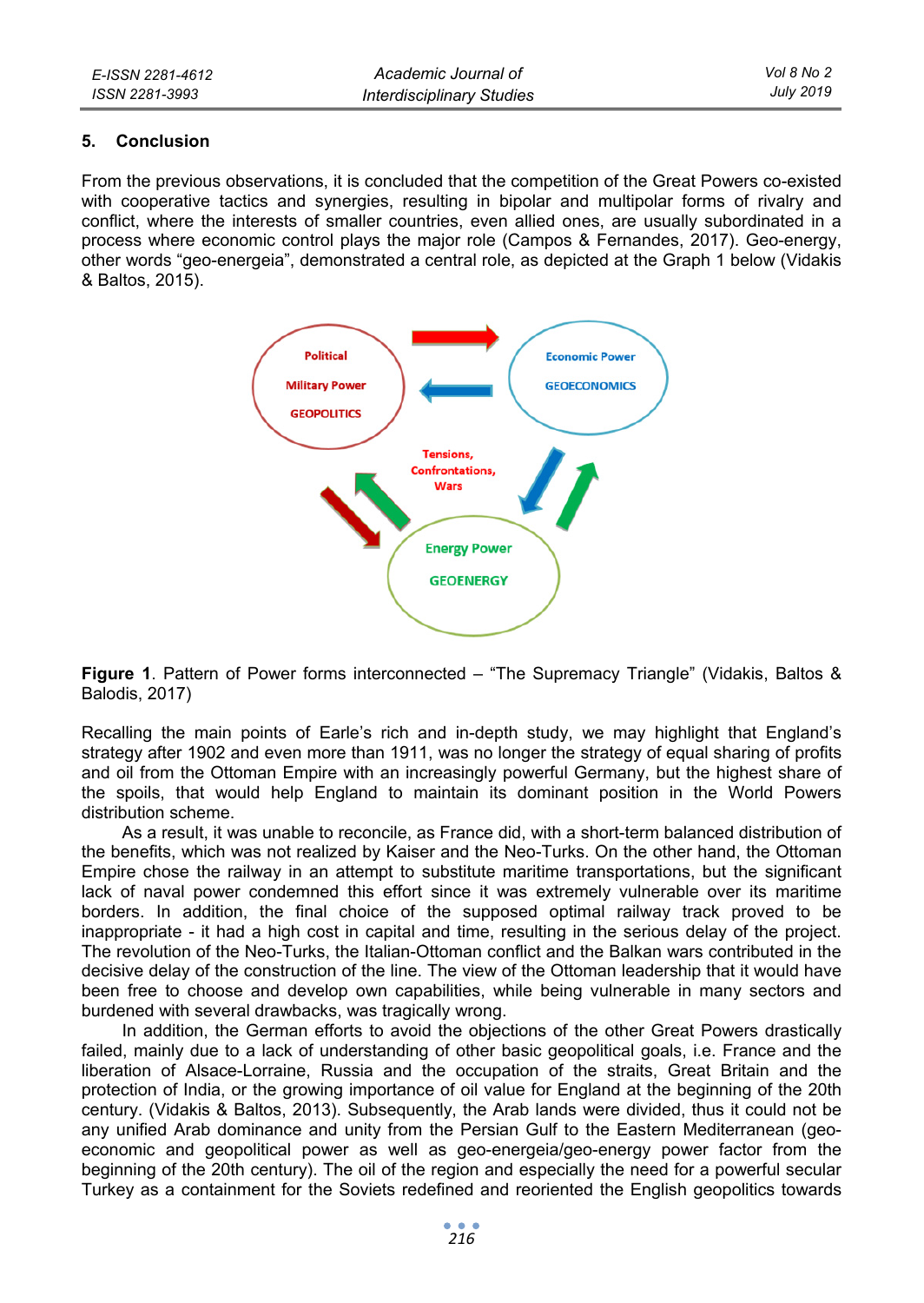| E-ISSN 2281-4612 | Academic Journal of              | Vol 8 No 2 |
|------------------|----------------------------------|------------|
| ISSN 2281-3993   | <b>Interdisciplinary Studies</b> | July 2019  |

eventually supporting of Kemal (Baltos, Vidakis, & Balodis, 2017). The revisions of specific aspects of the Eastern Question as well as the restoration of Earle's related analyses offer indeed a sound sense of long-term strategic interpretation of Middle-eastern past and present turmoil politics.

#### **References**

- Alobeid, A., Vidakis, I., Baltos, G., & Balodis, J. (2018). The International Energy Strategies Ruling the Middle East for a Century Re-appear and Determine the Destiny of the Whole Eastern Mediterranean Region. *Mediterranean Journal of Social Sciences, 9(4)*, 241-249.
- Athanassopoulos, A. D, & Karkazis, J., (1997). The efficiency of social and economic image projection in spatial configurations. *Journal of Regional Science, 37 (1)*, 75-97.
- Atwood, V. H. (2013). *The Baghdad Railway*. M.A. The University of Texas at Austin.
- Baltos, G., Vidakis, I., & Balodis, J. (2017). Turkey's Ambitions to Emerge as a Regional Power: Example or Counter-Example for Potential Aspiring Competitors. *Academic Journal of Interdisciplinary Studies, 6(3)*, 25-32.Benns, F. L. (1941). *European history since 1870*. 4th edition. New York, p. 78.
- Bilgin, M. S. (2004). The construction of the bagdad railway and its impact on Anglo-Turkish relations, 1902- 1913. *Osmanlı Tarihi Araştırma ve Uygulama Merkezi Dergisi OTAM*, 16(16), 109-129.
- Campos, A., & Fernandes, C. P. (2017). *The Geopolitics of Energy. Geopolitics of energy and energy security*. Idn cadernos 23.
- Dicey, E. (1866). The New Germany. *Macmillan's magazine, 1859-1907*, 14(84), 480-488.
- Dicey, E. (1903). The Rival Empires. *The Nineteenth century and after: a monthly review*, 54(322), 885-902.
- Earle, E. M. (1923). *Turkey, the Great Powers, and the Baghdad Railway: a Study in Imperialism*. New York, Macmillan, reprinted July 1924, New York: Press of J. J. Little & Ives Company.
- Fraser, D. (1909). *Short cut to India: The record of a journey along the route of the Baghdad railway.* (Classic Reprint), Forgotten Books 2016, William Blackwood and Sons, Edinburgh and London.
- Fromkin, D. (1989). *A Peace to End All Peace: The Fall of the Ottoman Empire and the Creation of the Modern Middle East*. New York: Henry Holt and Co.
- Geraud, A. (1914). A new German empire: the story of the Baghdad Railway. The Nineteenth Century, 958-972.
- Gwinner, A. (1909). *The Baghdad Railway and the Question of British Cooperation*. The Nineteenth Century, 1083-1094.
- Hertner, P. (2006). *The Balkan Railways, International capital and Banking from the End of the 19th Century until the Outbreak of the First World War.* Bulgarian National Bank.
- Hogarth, D. G. (1915). Geography of the War Theatre in the Near East. *The Geographical Journal*, 45(6), 457- 467.
- Hülagü, M. M. (2010). *The Hejaz railway: the construction of a new hope.* Blue Dome Press.
- Illich, N. S. (2007). *German imperialism in the Ottoman Empire: A comparative study.* Texas A&M University.
- Jäckh, E. (1915). *Die deutsch-türkische Waffenbrüderschaft.* Deutsche Verlags-Anstalt.
- Jones, G. (1981*). The state and the emergence of the British oil industry*. The Macmillan Press LTD.
- Karkazis J., Vidakis I., & Baltos G. (2014). The Syrian Energy Policies of the Four Seas and Their Geopolitical Repercussions, *Sosyoekonomi, 22 (22)*, 105 – 116.
- Karkar, Y. N. (1972). Railway development in the Ottoman Empire, 1856-1914: Vantage Press.
- Keskin, H. (1978). *Die Turkei vom Osmanischen Reich zum Nationalstaat: Werdegang einer Unterentwicklung.* Berlin: Olle & Wolter.
- Kumar, R. (1962). 2. The Records of the Government of India on the Berlin-Baghdad Railway Question. *The Historical Journal*, 5(1), 70-79.
- Landau, J. M. (2016). *The Hejaz Railway and the Muslim Pilgrimage: A Case of Ottoman Political Propaganda.* Routledge.
- Lynch, H. (1911). The Baghdad railway. *Fortnightly*, 89(531), 375-387. Maloney, A. P. (1959). *The Berlin-Baghdad Railway as a Cause of World War I.* New York University, Naval Studies Group, (1984). Professional Paper 401, Center for Naval Analyses, Virginia.
- McMeekin, S. (2010). *The Berlin-Baghdad Express: The Ottoman Empire and Germany's Bid for World Power, 1898-1918*. Penguin Books Ltd.
- McMeekin, S. (2012). *The Berlin-Baghdad Express.* Harvard University Press.
- McMurray, J. S. (2001). *Distant ties: Germany, the Ottoman Empire, and the construction of the Baghdad railway.* Greenwood Publishing Group.
- Middleton, W. D. (2011). *The Bosporus crossing: the Middle East from Berlin to Baghdad*. Railroad History (204).
- Ozyuksel, M. (2016). *The Berlin-Baghdad Railway and the Ottoman Empire: Industrialization, Imperial Germany and the Middle East*. I.B.Tauris.